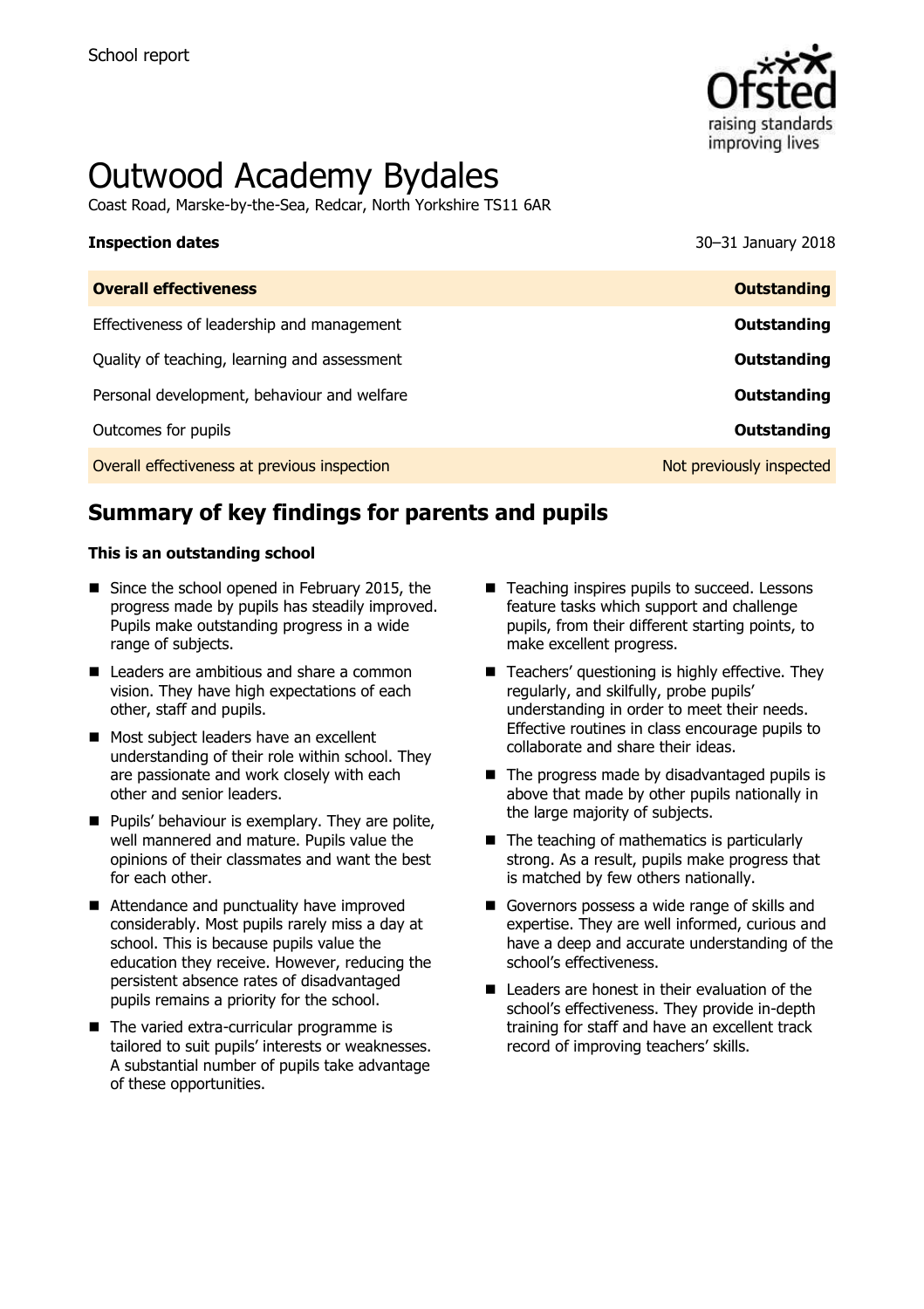

# **Full report**

### **What does the school need to do to improve further?**

■ Continue to work closely with families and pupils to decrease persistent absenteeism for pupils who are disadvantaged.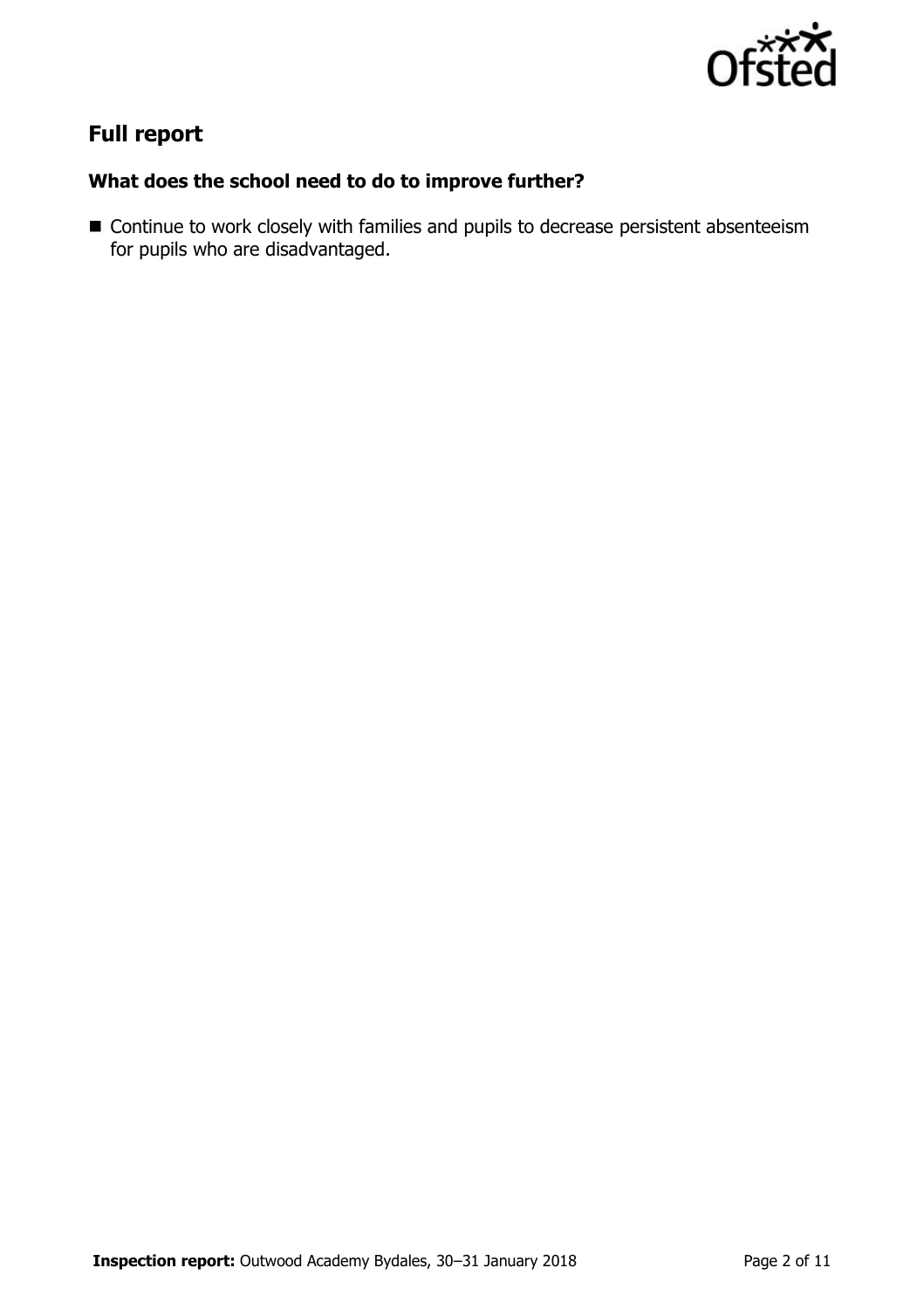

# **Inspection judgements**

#### **Effectiveness of leadership and management COULDER COULDER OUTSTANDING**

- Leaders, including governors, are highly effective. Through their words, and actions, they have transformed the school in a short period of time. The quality of education pupils receive is outstanding.
- Despite considerable change, staff morale is extremely high. Staff, parents and carers, and pupils who responded to Ofsted's questionnaires are confident that the school is well led and managed.
- Leaders, including governors, have an accurate understanding of the school's strengths. They review their own work regularly and are honest when improvements are needed. Leaders' robust self-evaluation ensures that they target their efforts appropriately. For example, leaders' swift and proportionate intervention in the English department ensured that the progress disadvantaged pupils made in their 2017 examinations was much higher than in 2016.
- Leaders ensure that the broad and balanced curriculum meets the needs of all pupils. The wide range of extra-curricular activities is closely matched to pupils' interests or weaknesses. Pupils' attendance at each session is very high. Indeed, most pupils now view participation in extra-curricular classes as the norm rather than the exception.
- Leaders have high expectations and, over time, the quality of teaching has improved considerably. Leaders, from within the school and multi-academy trust, provide a varied training programme for staff. Induction arrangements are well developed. They ensure that new and more experienced teachers adopt a tried and tested approach to classroom management and lesson delivery. Newly qualified teachers told inspectors that they value the wide range of support given to them. Leaders have a strong track record of helping teachers improve their effectiveness within the classroom. This has led to improved outcomes for pupils.
- Leaders' actions to improve pupils' behaviour have been successful. The teachers, and pupils, spoken to during the inspection said that behaviour in, and around, school is far better than it used to be. Leaders and teachers insist on high standards of pupils' behaviour. Every pupil observed by inspectors during this inspection had a positive attitude to their learning.
- Leaders receive exceptional support from the multi-academy trust. Senior staff from the trust are available, sometimes at short notice, to help advise and assist leaders if required. Similarly, school leaders provide support, and time, to other schools within the multi-academy trust or local authority. This coordinated approach, coupled with passionate leadership, ensures that there is the capacity for further improvement.
- Most subject leaders have an excellent understanding of their role within school. They are dedicated and work closely with each other and senior leaders. Most subject leaders are able to analyse pupils' progress information in detail. This informs their plans and ensures that any pupil needing support receives it quickly.
- Leaders, including governors, are steadfast in their determination and desire for all pupils to achieve the best that they can, including disadvantaged pupils. Additional funding to support disadvantaged pupils is allocated to a wide range of strategies. The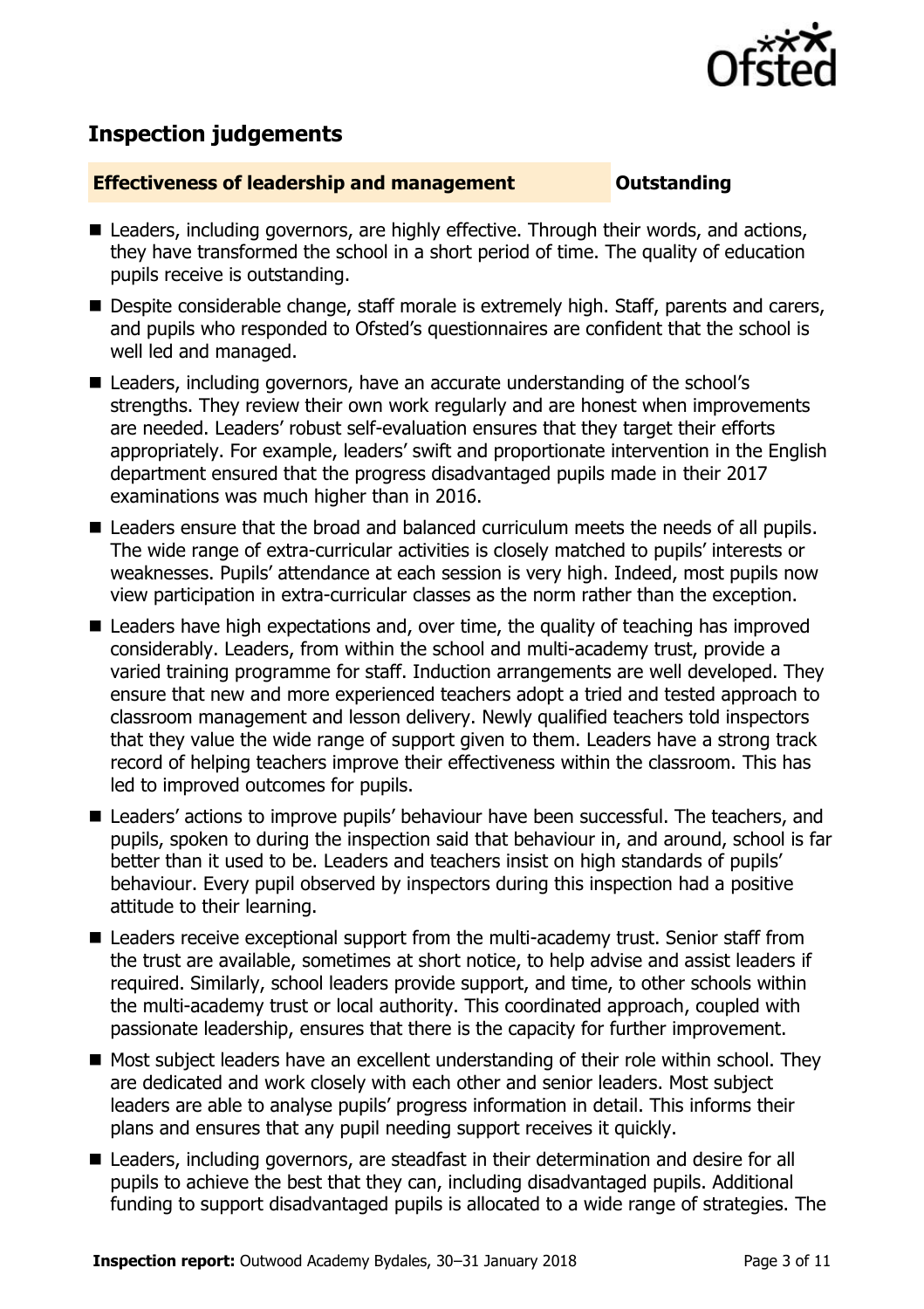

progress made by disadvantaged pupils is above that of other pupils nationally.

- Leaders have provided additional time for teachers to learn from the practice of others. For example, teachers from the mathematics department have recently been working with teachers from the geography department to supplement their understanding of statistical techniques. This approach ensures that the most effective practice in teaching is shared across the school.
- Leaders, including governors, check that funding for Year 7 pupils who need to catch up with their literacy and numeracy skills is allocated correctly. Consequently, the large majority of this group make progress at the same rate, or above, as their peers before they begin Year 8.
- **Pupils value the wide range of opportunities afforded them to help develop their** understanding of spiritual, moral, social and cultural issues. Programmes such as the 'pledge' system and 'random acts of kindness' encourage pupils to show care and concern for others. Leaders organise regular meetings, support groups or external speakers to allow pupils to discuss issues such as relationships, safety, and personal health and well-being. As a result, pupils' personal, social and emotional development is outstanding.

#### **Governance of the school**

- Governors provide a high level of support and hold all staff to account for their work. They frequently visit school to speak with staff or conduct observations in lessons. Governors told inspectors that they like to test the accuracy of the information leaders present to them.
- Governors possess a wide range of skills and expertise. They are knowledgeable, curious and have a deep and accurate understanding of the school's effectiveness. Governors manage financial resources very well.
- Governors are aware of their statutory responsibilities. They can articulate how additional funding is spent and the impact it is having on the progress of pupils. Governors are reflective of their own work. They routinely audit and evaluate their actions regarding safeguarding and health and safety.

#### **Safeguarding**

- The arrangements for safeguarding are effective.
- Leaders ensure that the safety of pupils is given the highest priority. Staff receive appropriate safeguarding training during induction and regularly during their time in school. There are strong lines of communication to report any concerns and all staff know what to do if they have worries about a pupil's safety.
- **Pupils say that they feel safe. The vast majority of pupils who responded to Ofsted's** questionnaire said that they know whom to speak to if they have any concerns.
- Leaders and teachers have a thorough understanding of the risks pupils may face. As a result, they continue to explore ways to alert pupils to the various risks and provide them with the strategies to protect themselves. For example, assembly topics and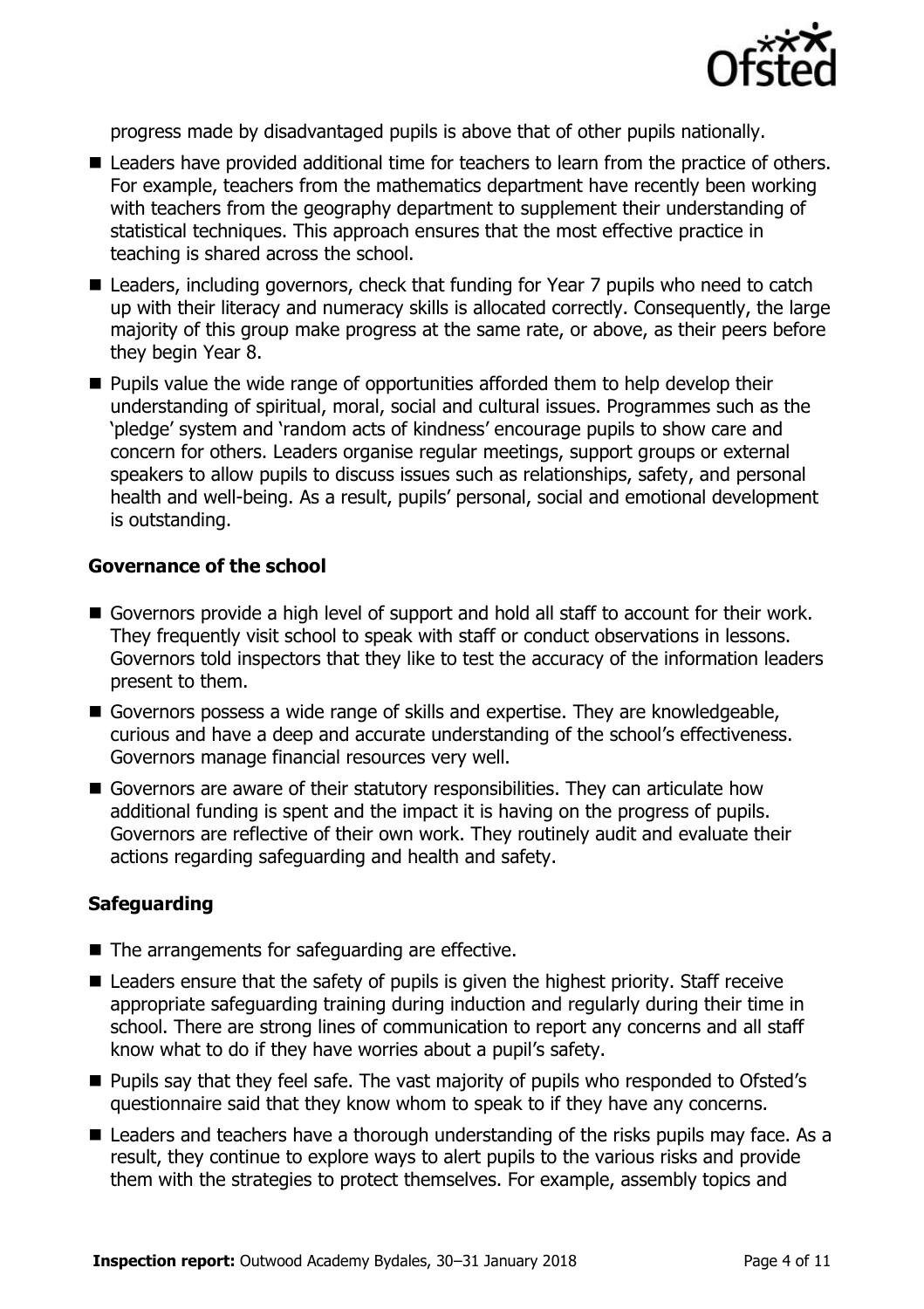

external speakers cover issues such as online safety, fireworks and bullying.

#### **Quality of teaching, learning and assessment Outstanding**

- Teachers know their pupils well. This contributes to extremely strong relationships within the classroom. Inspectors observed a number of lessons that were full of energy and vibrancy that contributed to pupils making substantial gains in their learning.
- Teachers successfully analyse and interpret pupils' prior assessment information to inform their planning. As a result, lessons feature well-matched tasks to support and challenge pupils from their different starting points.
- Most teachers are masters of their craft. Their high expectations and strong subject knowledge ensures that all pupils are challenged to improve their work. Pupils invariably rise to this challenge.
- Systems to check the accuracy of teachers' assessment are rigorous. They enable teachers to check the progress of their pupils against 18,000 others from the wider multi-academy trust.
- Teachers encourage pupils to question each other. They have established effective classroom routines and strategies that ensure that pupils use each other as a valuable teaching resource. Teachers' questioning is highly effective. They skilfully use probing questions to test out pupils' understanding and to adapt their teaching to secure the best possible progress. It is rare that a pupil is able to 'pass' or give a brief answer.
- The small group of teaching assistants work in close partnership with teachers. They are involved in the planning and delivery of lessons and they evaluate the progress of pupils who have special educational needs (SEN) and/or disabilities. This information is shared with teachers and enables them to plan appropriate tasks for future lessons.
- The teaching of literacy is consistently strong across the school. School initiatives make sure that pupils have to revisit the 30 most commonly misspelt words until they are able to spell them correctly. Pupils told inspectors that they enjoy reading and look forward to quiet reading time each day.

#### **Personal development, behaviour and welfare <b>COU COULDANGE COULD COULD A** DUCT

#### **Personal development and welfare**

- The school's work to promote pupils' personal development and welfare is outstanding.
- $\blacksquare$  Pupils are proud of their school. They enjoy taking part in the many projects designed to develop their skills and understanding of the world in which they live. For example, a recent 'Pupil Presidential Election' took place. Election candidates were selected and, with the help of their friends and supporters, pupils were required to create and lead an election strategy. The newly appointed 'President' has worked closely with the local bus company to change bus routes, and/or times, to help improve pupils' punctuality to school.
- Leaders support the development of pupils' physical and emotional well-being and have introduced a number of activities to do so. Pupils take part in the 'pledge' system and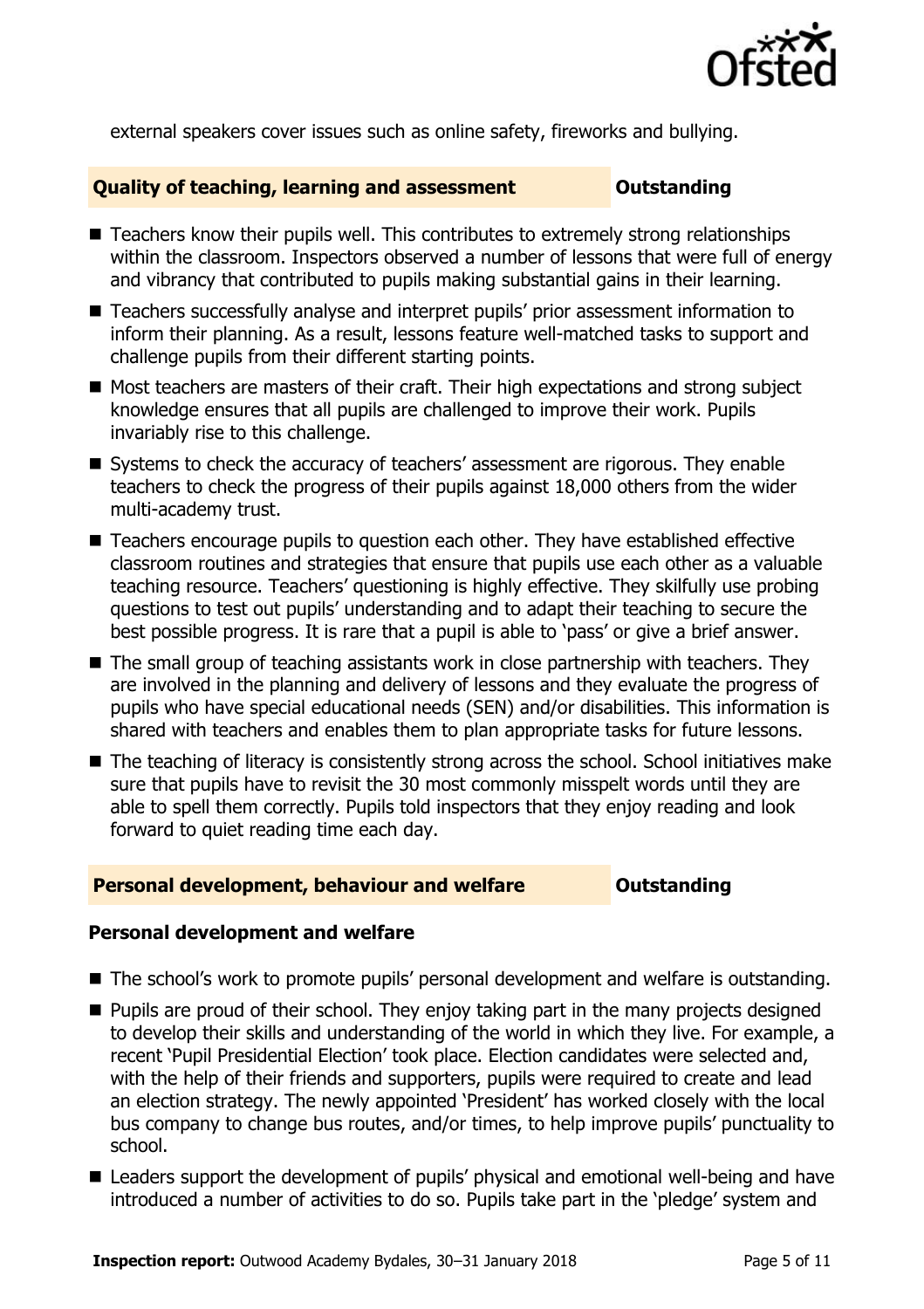

volunteer for 10 different enrichment activities. For example, pupils receive rewards when they represent the school in a sporting event or attend a residential activity.

- School counsellors and peer mentors promote pupils' well-being successfully. Regular drop-in sessions are scheduled and pupils told inspectors that they feel comfortable sharing problems or concerns. One pupil spoke for others when saying, 'There is always someone who will listen.'
- Pupils are resilient learners. They do not give up when they have an issue or find a task too demanding. Teachers encourage pupils to find solutions and to work as part of a team. During the inspection, pupils regularly worked in pairs or larger groups to share ideas. They respect the opinions of others and often show their appreciation by giving a round of applause. During a science lesson on in vitro fertilisation (IVF), pupils listened attentively during a debate. They were able to articulate sensitively their differing opinions and developed a deeper understanding of the pros and cons of IVF and other treatments.
- Careers guidance in the school is having a positive impact on pupils' future aspirations. Leaders are outward-facing and regularly organise for employers and higher education institutions to work with pupils. Pupils themselves identify careers education as a particular strength of the school's work.

#### **Behaviour**

- The behaviour of pupils is outstanding. Pupils' behaviour has improved and is now exemplary. They are polite, well mannered and welcoming of visitors and other adults. The number of fixed-term exclusions has reduced and is below the national average. Referrals to the internal 'consequences' room are declining. Pupils told inspectors that the new behaviour policy is clear and that unacceptable behaviour is rare.
- **Pupils take great pride in their school and act responsibly on the school premises. The** site is clear from litter and, at social times and lesson changeover, pupils' movement and behaviour are very mature and respectful. Pupils feel extremely safe. They are confident in the ability of staff to deal with rare instances of behaviour that may deviate from the usual high standards.
- Attendance and punctuality have improved. Leaders have worked closely with some families to identify and overcome the barriers to improving attendance. However, leaders acknowledge that, although rapidly improving, reducing the persistent absence rates of pupils who are disadvantaged remains a priority for the school. Systems to monitor attendance are robust and enable leaders to act swiftly when pupils' absence increases. Teachers now share the responsibility for improving pupils' attendance. They have regular conversations with pupils to highlight the benefits of good attendance. Pupils now attend school more regularly than others nationally.

**Outcomes for pupils Outstanding**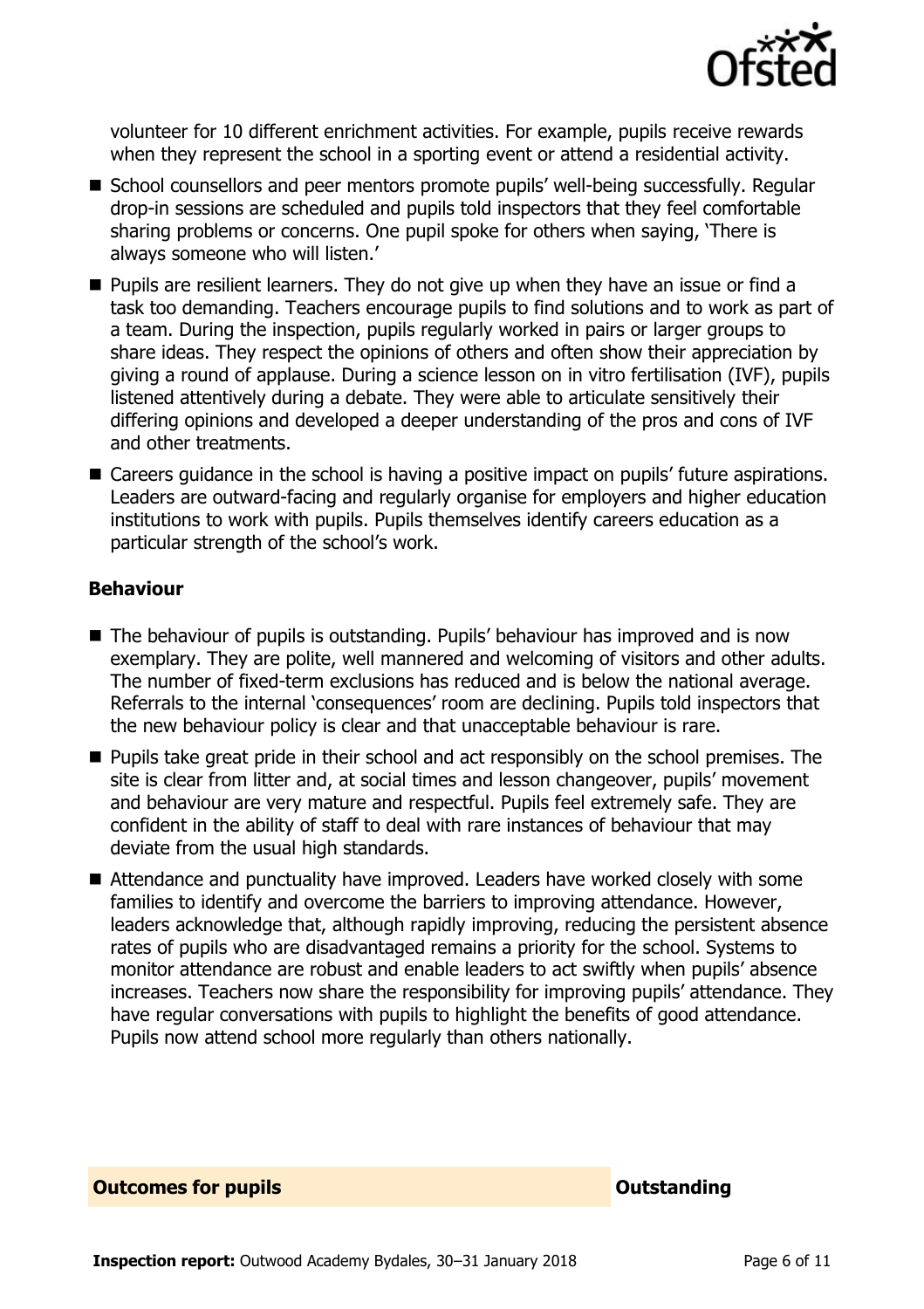

- Since the school opened in February 2015, the progress made by pupils has increased each year. Pupils, from their different starting points, regularly make progress that is much higher than that of others nationally in a wide range of subjects.
- The proportion of pupils attaining a 'standard' or 'good' pass in English and mathematics continues to rise and is well above the national average. Outcomes in mathematics are outstanding. Provisional information reveals that pupils' progress in mathematics placed them in the top 2% nationally in 2017.
- Over time, leaders have been quick to address underachievement. Their thorough understanding of pupils' assessment information, and swift intervention to improve the quality of teaching, has led to rapid gains in the outcomes achieved by pupils. Inspection evidence confirms that pupils from all starting points make excellent progress across a range of subjects.
- Historically, disadvantaged pupils' progress in humanities and modern foreign languages was not as strong as in other areas of the curriculum. Leaders have supported the pupils studying these subjects by appointing additional teachers and providing specialist teacher training. As a result of their actions, disadvantaged pupils now make outstanding progress in these subjects.
- **Pupils who have SEN and/or disabilities make similar progress to their classmates. They** achieve exceptionally well because teachers provide highly effective support and liaise closely with the teaching assistants.
- Inspectors' checks on samples of pupils' work confirmed the school's own assessment information which indicates that most pupils in Years 7, 8 and 9 are making strong progress.
- **Pupils in all year groups receive high-quality and impartial careers education. This, and** their strong academic progress, ensures that nearly all pupils go on to education, employment or training when they leave school.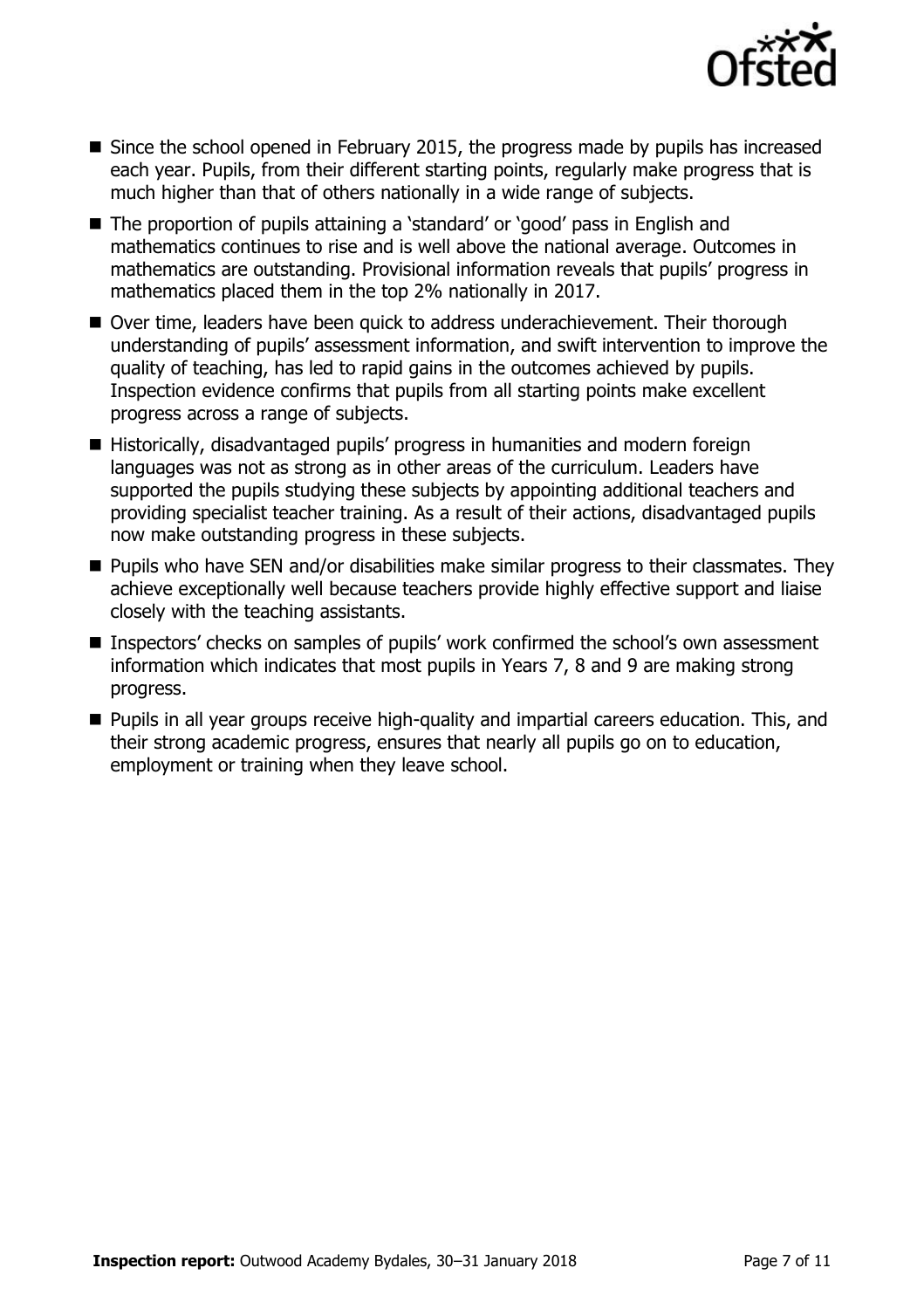

# **School details**

| Unique reference number | 141399                      |
|-------------------------|-----------------------------|
| Local authority         | <b>Redcar and Cleveland</b> |
| Inspection number       | 10042143                    |

This inspection of the school was carried out under section 5 of the Education Act 2005.

| Type of school                               | Secondary                     |
|----------------------------------------------|-------------------------------|
| School category                              | Academy sponsor-led           |
| Age range of pupils                          | 11 to 16                      |
| Gender of pupils                             | Mixed                         |
| Number of pupils on the school roll          | 767                           |
| Appropriate authority                        | Board of trustees             |
| <b>Chair of Academy Council</b>              | Patricia Taylor               |
| <b>Associate Executive Principal</b>         | Andrew Wappat                 |
| <b>Chief Executive Principal (Secondary)</b> | Julie Slater                  |
| Telephone number                             | 01642 474 000                 |
| Website                                      | www.bydales.outwood.com       |
| <b>Email address</b>                         | enquiries@bydales.outwood.com |
| Date of previous inspection                  | Not previously inspected      |

### **Information about this school**

- The school is smaller than the average-sized secondary school.
- Almost all pupils are White British.
- The proportion of pupils who are disadvantaged and receive support from the pupil premium is below the national average.
- The proportion of pupils who have SEN and/or disabilities is below average.
- Bydales School joined the Outwood Grange Academies Trust (OGAT) in February 2015 and became Outwood Academy Bydales.
- The school is a member of OGAT. Responsibility for the school rests with the board of trustees. The structure of the trust's governance and management can be found on the school's website.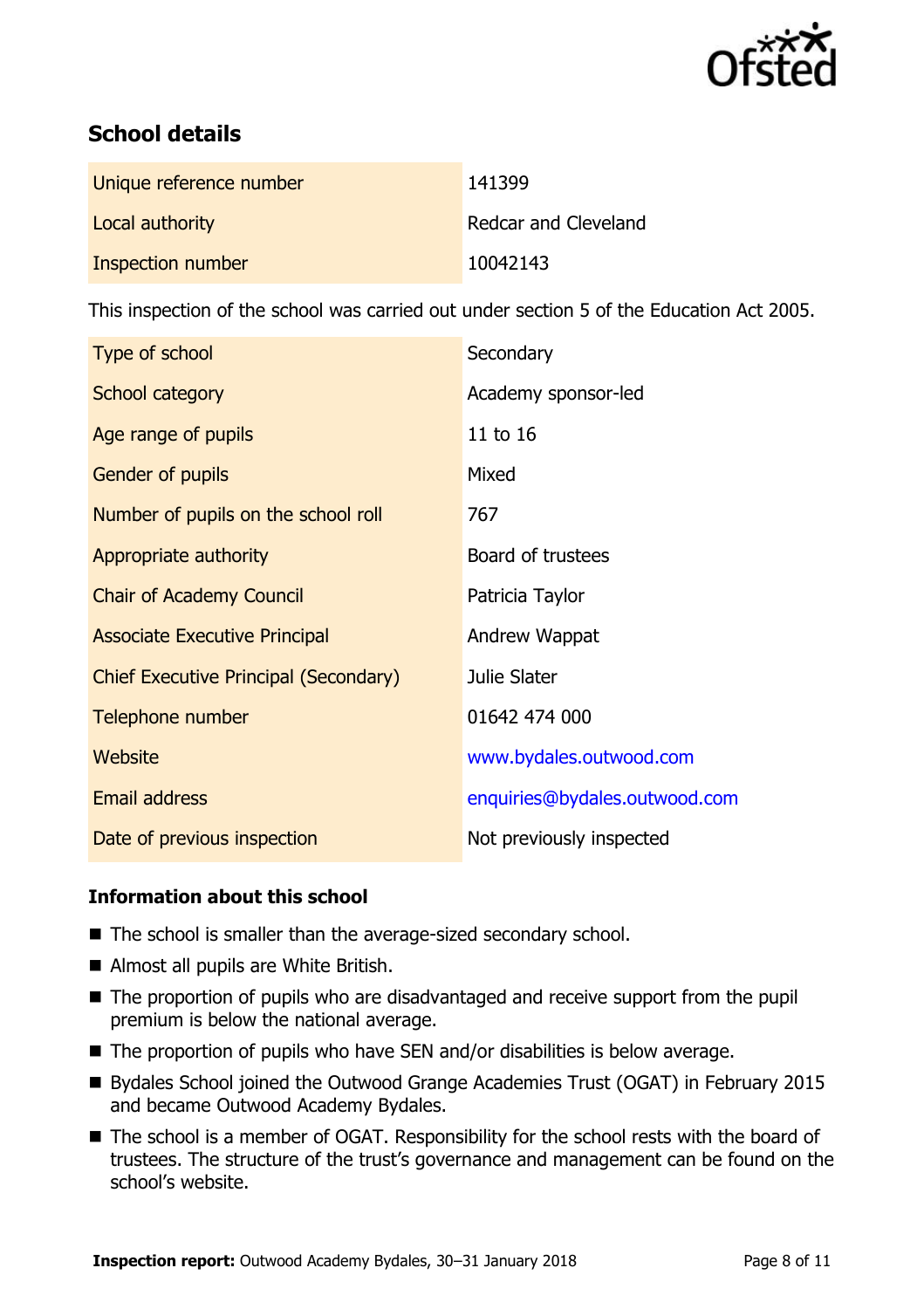

- The associate executive principal provides support to other academies within the trust, including Outwood Academy Redcar.
- The school does not use any alternative education providers.
- The school meets the government's current floor standards based on key stage 4 academic performance results.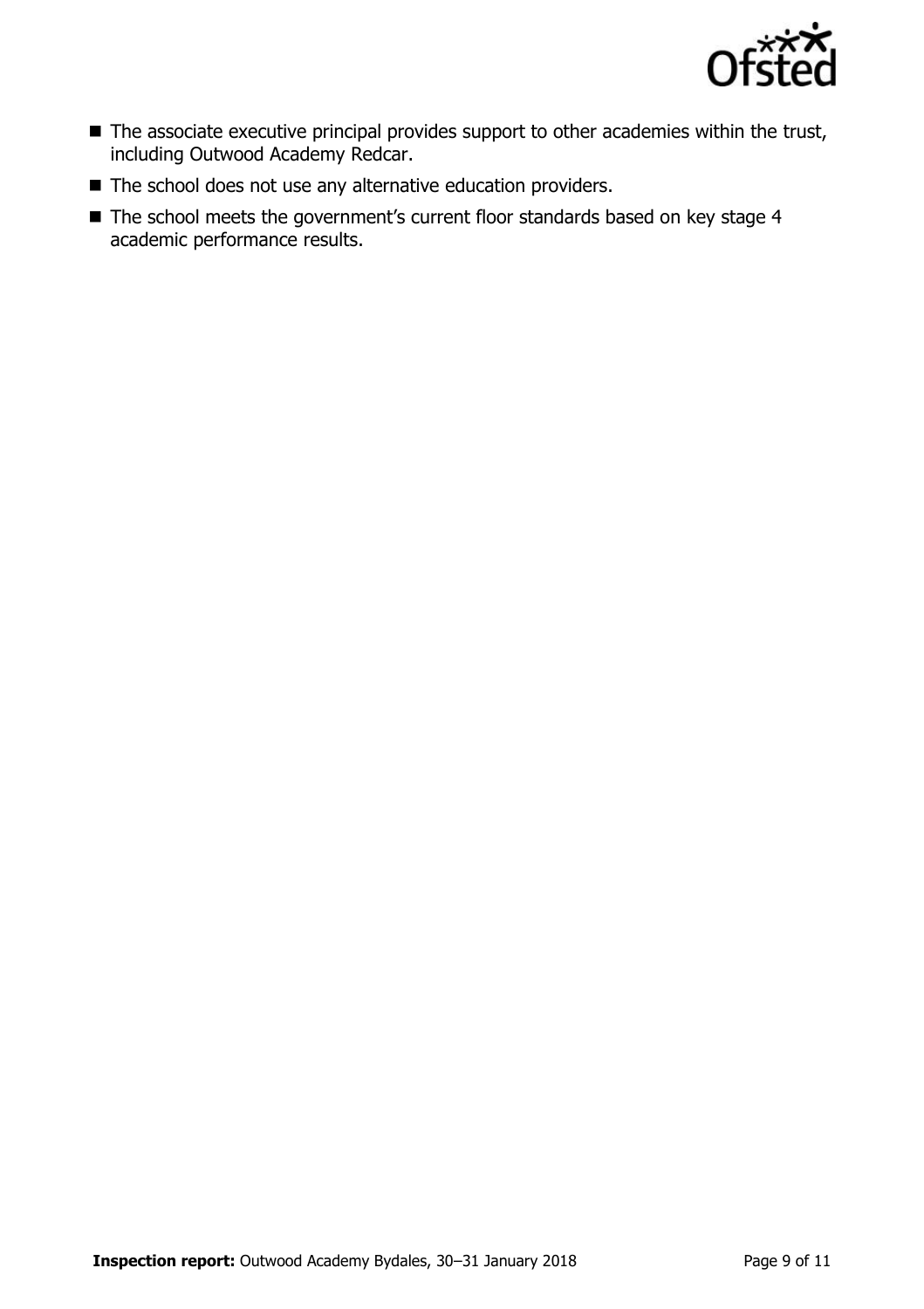

# **Information about this inspection**

- Inspectors visited a wide range of lessons across the school. Many of the observations in lessons were carried out with senior leaders from the school.
- Meetings were held with senior and subject leaders, teachers, governors and the chief executive of the multi-academy trust.
- Inspectors held informal and formal discussions with pupils, observed mentor groups and pupils' interactions during social times.
- Inspectors listened to a group of Years 7 and 8 pupils read.
- Inspectors observed the work of the school and scrutinised a wide range of evidence including the school's self-evaluation, analysis of performance information, action plans and evaluations, attendance and behaviour records, safeguarding files, recruitment checks and pupils' work.
- Inspectors took into account the 103 responses from parents who completed Ofsted's online questionnaire, Parent View. Sixty-five members of staff completed Ofsted's online staff questionnaire. Fifty-six pupils responded to Ofsted's online pupil questionnaire.

#### **Inspection team**

| Lee Elliott, lead inspector | Her Majesty's Inspector |
|-----------------------------|-------------------------|
| John Paddick                | Ofsted Inspector        |
| Julie McGrane               | Ofsted Inspector        |
| <b>Anne Vernon</b>          | Ofsted Inspector        |